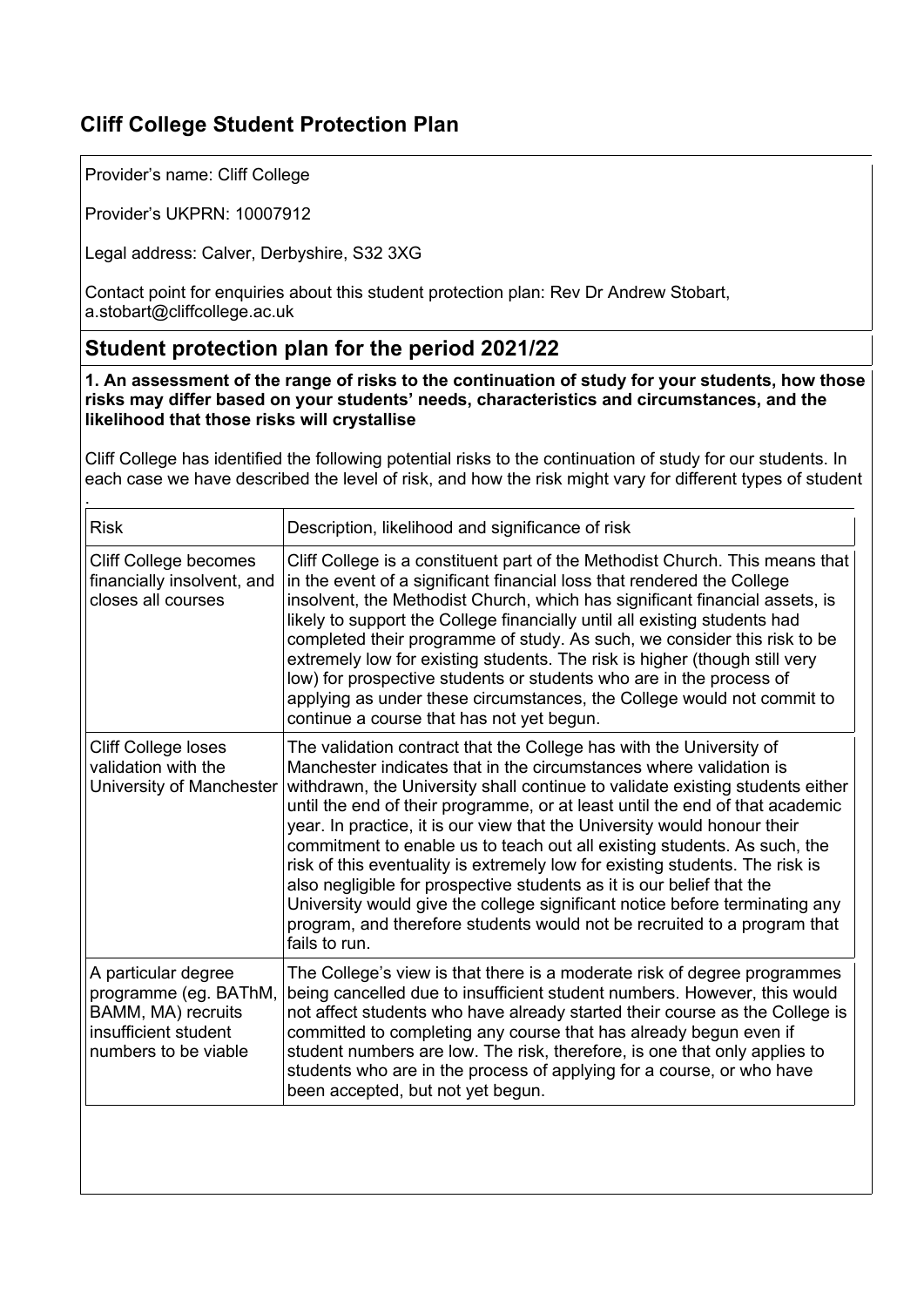| A particular pathway (eg.<br>children, family, pioneering<br>mission) recruits<br>insufficient student<br>numbers to be viable | For existing students, the College considers this to be a low risk as if<br>the pathway is already running then this is likely to be due to the fact<br>that the pathway has already recruited a sufficient number of students.<br>It is not impossible that a large number of students from a particular<br>pathway choose to leave the course. However, in these circumstances<br>the College is committed to teach out that pathway so that students can<br>complete the pathway in which they began their studies. For<br>prospective students, we consider this to be a moderate risk. Some of<br>our pathways are struggling to recruit and as such it is possible that a<br>particular pathway may be cancelled after some students have been<br>accepted onto that pathway, but before they have started their studies. |
|--------------------------------------------------------------------------------------------------------------------------------|---------------------------------------------------------------------------------------------------------------------------------------------------------------------------------------------------------------------------------------------------------------------------------------------------------------------------------------------------------------------------------------------------------------------------------------------------------------------------------------------------------------------------------------------------------------------------------------------------------------------------------------------------------------------------------------------------------------------------------------------------------------------------------------------------------------------------------|
| A particular unit (eg. Intro<br>to Theology, Pioneering<br>Mission) recruits<br>insufficient student<br>numbers to be viable   | For existing students, we consider this risk to be moderate-high. Each<br>year, not all units attract a sufficient number of students for the unit to<br>be viable. Such units, however, are always those that are optional<br>within courses. The College would never cancel a unit that is core to a<br>programme.                                                                                                                                                                                                                                                                                                                                                                                                                                                                                                            |
| A particular mode of study<br>is no longer available                                                                           | There is near zero risk of this eventuality separate from the risks<br>already identified. In other words, the College might have to suspend<br>pathways or units, but they will not be in a position where they have to<br>suspend a particular mode of study. This is due to the particular way in<br>which we structure our part and full time programmes.                                                                                                                                                                                                                                                                                                                                                                                                                                                                   |

#### **2. The measures that you have put in place to mitigate those risks that you consider to be reasonably likely to crystallise**

| <b>Risk</b>                                                                                                                       | Mitigating measures                                                                                                                                                                                                                                                                                                                                                                                                                                                                                                                                                                                                                                                                                                                                                                                                                                                                                                                                                                                                                                                                                                                                                         |
|-----------------------------------------------------------------------------------------------------------------------------------|-----------------------------------------------------------------------------------------------------------------------------------------------------------------------------------------------------------------------------------------------------------------------------------------------------------------------------------------------------------------------------------------------------------------------------------------------------------------------------------------------------------------------------------------------------------------------------------------------------------------------------------------------------------------------------------------------------------------------------------------------------------------------------------------------------------------------------------------------------------------------------------------------------------------------------------------------------------------------------------------------------------------------------------------------------------------------------------------------------------------------------------------------------------------------------|
| A particular degree<br>programme (eg. BAThM,<br>BAMM, MA) recruits<br>insufficient student<br>numbers to be viable                | As indicated, this is not a risk that applies to existing students as the<br>College is committed to teach out in this scenario. However, it might apply<br>to prospective students who have not yet commenced their course but<br>who have been offered a place of study. In this scenario, if a whole degree<br>programme is recruiting poorly to such an extent that the programme is<br>unviable, then the College will make a decision at least three months prior<br>to the start of the course to terminate the programme, and will inform<br>students who have applied or been accepted at that point. This will give<br>those students enough time to apply to a different university or college,<br>and Cliff College will assist student in this process by directing them to<br>equivalent courses elsewhere. In order to facilitate this, the College has<br>signed a memorandum of understanding with other theological colleges<br>that are also validated by the University of Manchester. All of these<br>Colleges run similar degrees to those provided at Cliff College, and<br>therefore directing the students in this way will be of benefit to them. |
| A particular pathway<br>(eg. children, family,<br>pioneering mission)<br>recruits insufficient<br>student numbers to be<br>viable | As indicated, this is not a risk that applies to existing students as the<br>College is committed to teach out in this scenario. However, it might apply<br>to prospective students who have not yet commenced their course but<br>who have been offered a place of study. In this scenario, if the pathway is<br>recruiting poorly to such an extent that the pathway is unviable, then the<br>College will make a decision at least two months prior to the start of the<br>course to terminate the pathway, and will inform students who have<br>applied or been accepted accordingly. This will give those students<br>enough time to consider whether an alternative pathway on the same<br>degree course is appropriate for them, or whether they should apply to a<br>different university or college for a different degree.                                                                                                                                                                                                                                                                                                                                        |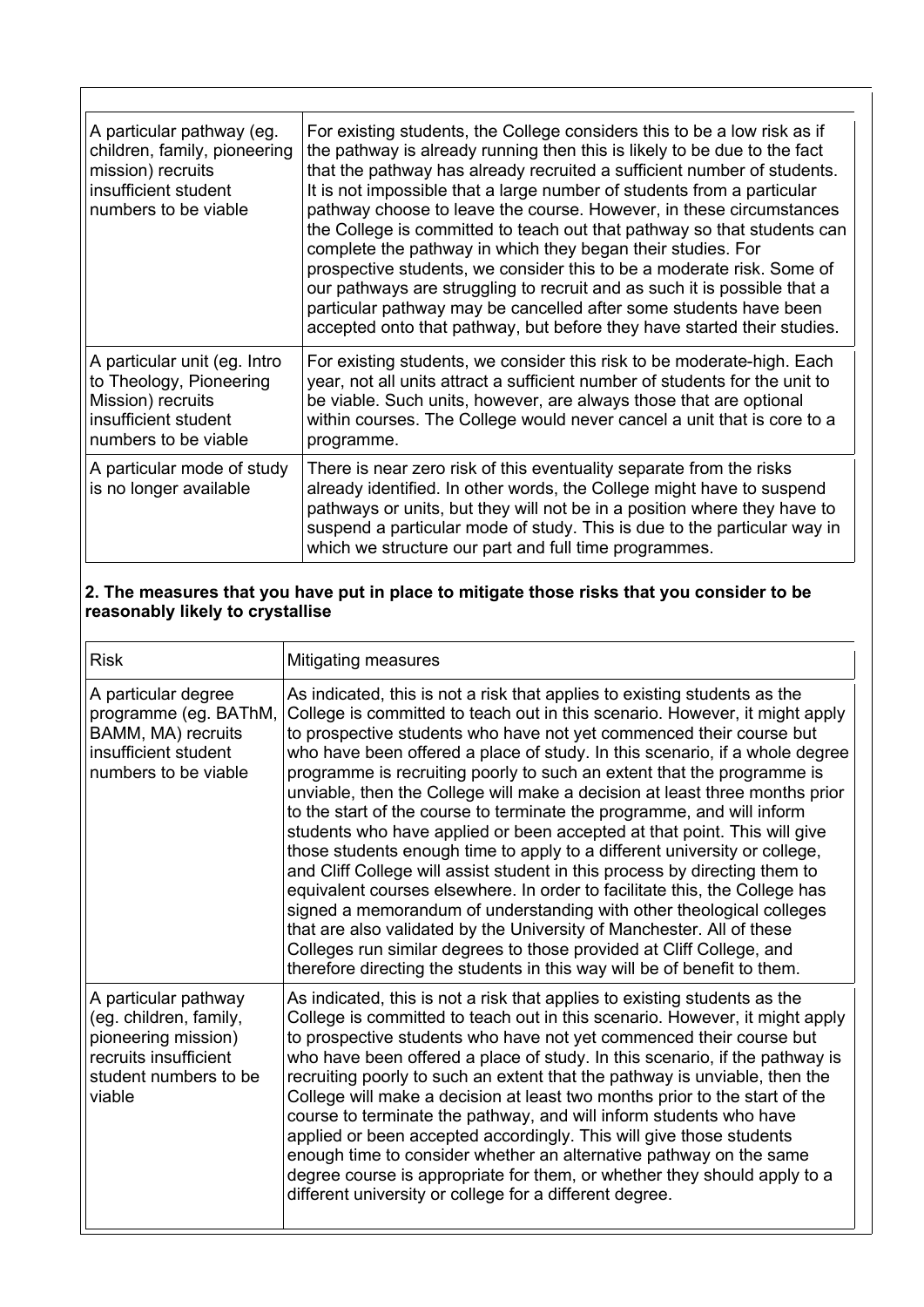|                                                                                                                                 | If they do decide that an alternative pathway is not appropriate then the<br>College will guide them towards other institutions that offer similar<br>pathways. Once again, the MoU we have signed with partner colleges<br>may prove valuable in this regard.                                                                                                                                                                                                                                                                                                                                                                                                                                                                                                                                                                                                                                                                                                                                   |
|---------------------------------------------------------------------------------------------------------------------------------|--------------------------------------------------------------------------------------------------------------------------------------------------------------------------------------------------------------------------------------------------------------------------------------------------------------------------------------------------------------------------------------------------------------------------------------------------------------------------------------------------------------------------------------------------------------------------------------------------------------------------------------------------------------------------------------------------------------------------------------------------------------------------------------------------------------------------------------------------------------------------------------------------------------------------------------------------------------------------------------------------|
| A particular unit (eg.<br>Intro to Theology,<br>Pioneering Mission)<br>recruits insufficient<br>student numbers to be<br>viable | If a unit is cancelled due to low student numbers, the College will inform<br>students at least one month before the start of the unit. The College will<br>then assists students in choosing alternative units that will enable them to<br>complete their programme of study. In this situation, there is no risk that<br>the students will not be able to complete their degree; the risk is simply<br>that the precise mix of units they choose may not be available. In addition,<br>the College will actively consider running the unit the following year which<br>will enable students who have missed it in one year to take it the next.<br>This is possible because all students are allowed a certain number of<br>credits from adjacent years and because we will arrange timetables to<br>facilitate students in studying such units. The one exception to this is<br>students in their final year who obviously do not have the option of<br>studying a unit in a subsequent year. |

**3. Information about the policy you have in place to refund tuition fees and other relevant costs to your students and to provide compensation where necessary in the event that you are no longer able to preserve continuation of study**

Our refund and compensation policy is available as a separate document, and is reproduced in full below:

# **Cliff College Refund and Compensation Policy.**

If Cliff College makes the decision to close a programme, pathway or mode of study on one of its validated programmes, or (in extreme circumstances) cease to operate, there may be circumstances in which it is not possible to preserve continuation of study for one or more students, or to offer an avenue of progression in a similar or equivalent programme of study. In these circumstances, this policy establishes the process by which the College would refund some or all of a student's fees and other relevant costs. This policy only applies to students on validated higher education courses.

The College has established reciprocal agreements with other Theological Colleges to facilitate transfer into parallel programmes of study, but this policy identifies the right of a student to compensation if such arrangements are not satisfactory, or present practical difficulties for the student.

The College only operates on one site, and therefore refunds relating to a closed location are not applicable.

This refund and compensation policy is reproduced in the College's *Student Protection Plan*. The policy applies to students who have already embarked on their course of study at the College. It does not apply to students who have not yet started their studies, and not yet paid any fees to the College. If a student has not yet started their studies, but has paid some or all of their fees to the College, that student will receive a full refund of all monies paid if their programme or pathway is cancelled for any reason.

Funds to honour this policy will be identified in the College's reserves.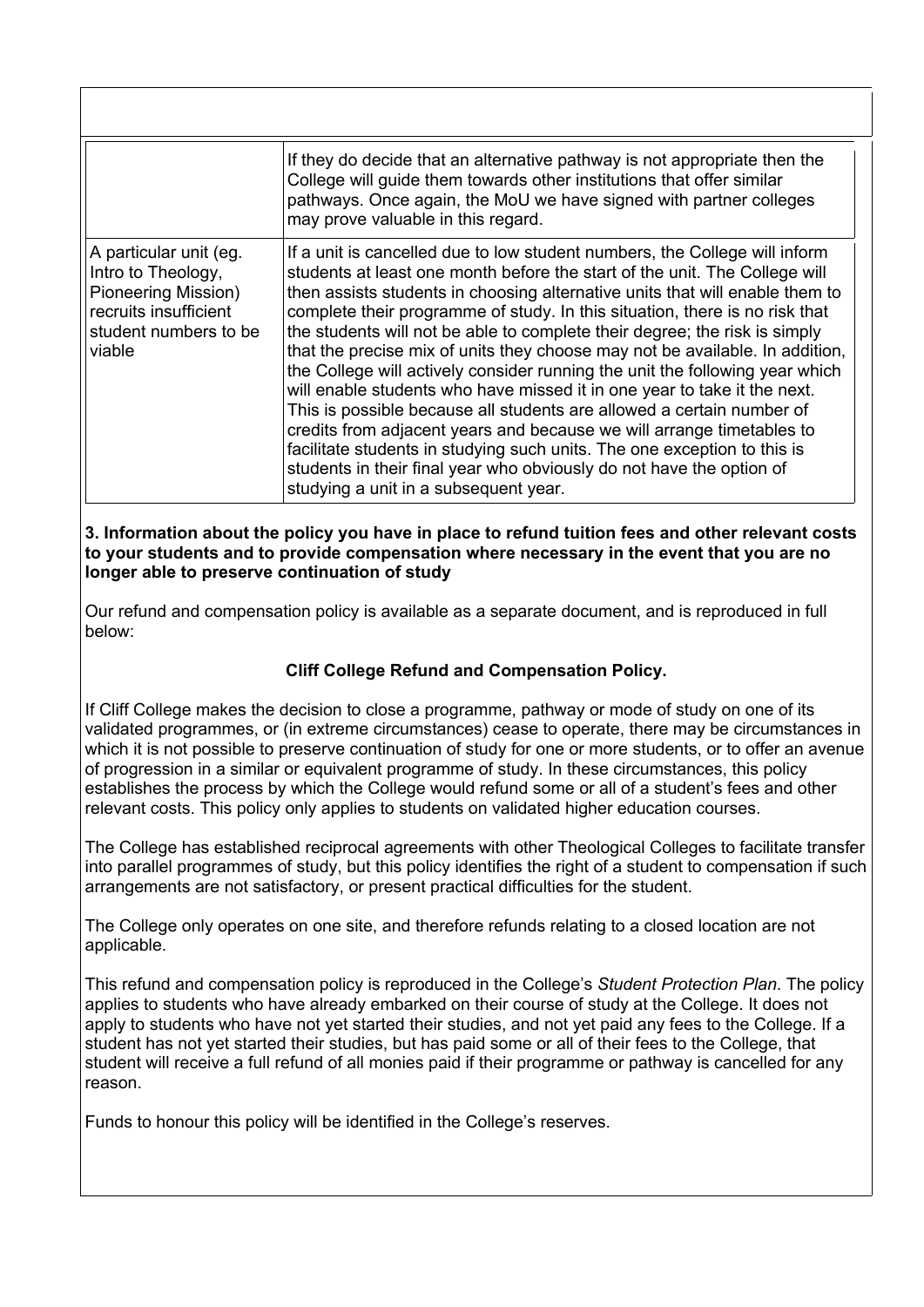#### **a) Refunds for students in receipt of a tuition fee loan from the Student Loans Company.**

In the unlikely event of a programme or pathway being cancelled, or the institution ceasing operation, during the course of an academic year (with arrangements for teaching-out not being in place), the College will arrange a transfer of tuition fee loan monies to the institution to which the student transfers, pro-rata according to the balance remaining of the academic year. If the student is unable to transfer without significant disruption into continued study on a parallel programme at another College or University, Cliff College will reimburse students for the full cost of their tuition loan and their maintenance loan for that academic year.

Should the College withdraw a programme, pathway, or cease operation entirely at the end of an academic year before a student has completed her or his studies (with arrangements for teaching-out not being in place), and the student be unable to transfer without significant disruption into continued study on a parallel programme at another College or University, the College will reimburse the student for tuition fees for the portion of their studies that have been completed at the College, and for maintenance loan for the portion of their studies undertaken at the College.

### **b) Refunds for students who pay their own tuition fees.**

In the unlikely event of a programme or pathway being cancelled, or the institution ceasing operation, during the course of an academic year (with arrangements for teaching-out not being in place), the College will arrange a transfer of tuition fee loan monies to the institution to which the student transfers, pro-rata according to the balance remaining of the academic year. If the student is unable to transfer without significant disruption into continued study on a parallel programme at another College or University, the College will reimburse students for the full cost of their tuition loan and their maintenance loan for that year.

Should the College withdraw a programme, pathway, or cease operation entirely at the end of an academic year before a student has completed her or his studies (with arrangements for teaching-out not being in place), and the student be unable to transfer without significant disruption into continued study on a parallel programme at another College or University, the College will reimburse the student for tuition fees for the portion of their studies that have been completed at the College.

# **c) Refunds for students whose tuition fees are paid by a sponsor.**

In the unlikely event of a programme or pathway being cancelled, or the institution ceasing operation, during the course of an academic year (with arrangements for teaching-out not being in place), and a sponsored student be unable to transfer without significant disruption into continued study on a parallel programme at another College or University, the College will reimburse the sponsor the equivalent cost of the tuition loan and maintenance loan for that year.

Should the College withdraw a programme, pathway, or cease operation entirely at the end of an academic year before a sponsored student has completed her or his studies (with arrangements for teaching-out not being in place), and the student be unable to transfer without significant disruption into continued study on a parallel programme at another College or University, the College will reimburse the sponsor for tuition fees for the portion of their studies that have been completed at the College.

#### **d) The payment of additional travel costs for students affected by a change in the location of their course or funding to offset additional costs incurred by relocation (for example, students with caring responsibilities whose childcare costs increase significantly, perhaps by transferring from a provider with a subsidised crèche to one without).**

Should the College withdraw a programme, pathway, or cease operation entirely (with arrangements for teaching-out not being in place) and the student transfer into a parallel programme of continued study at another College or University that requires additional resources (travel, childcare), the College will reimburse the student for receipted costs up to a maximum of £100 per week for a maximum of two years (undergraduate) or three years (postgraduate). The amount of reimbursement will be reduced pro-rata for part-time students.